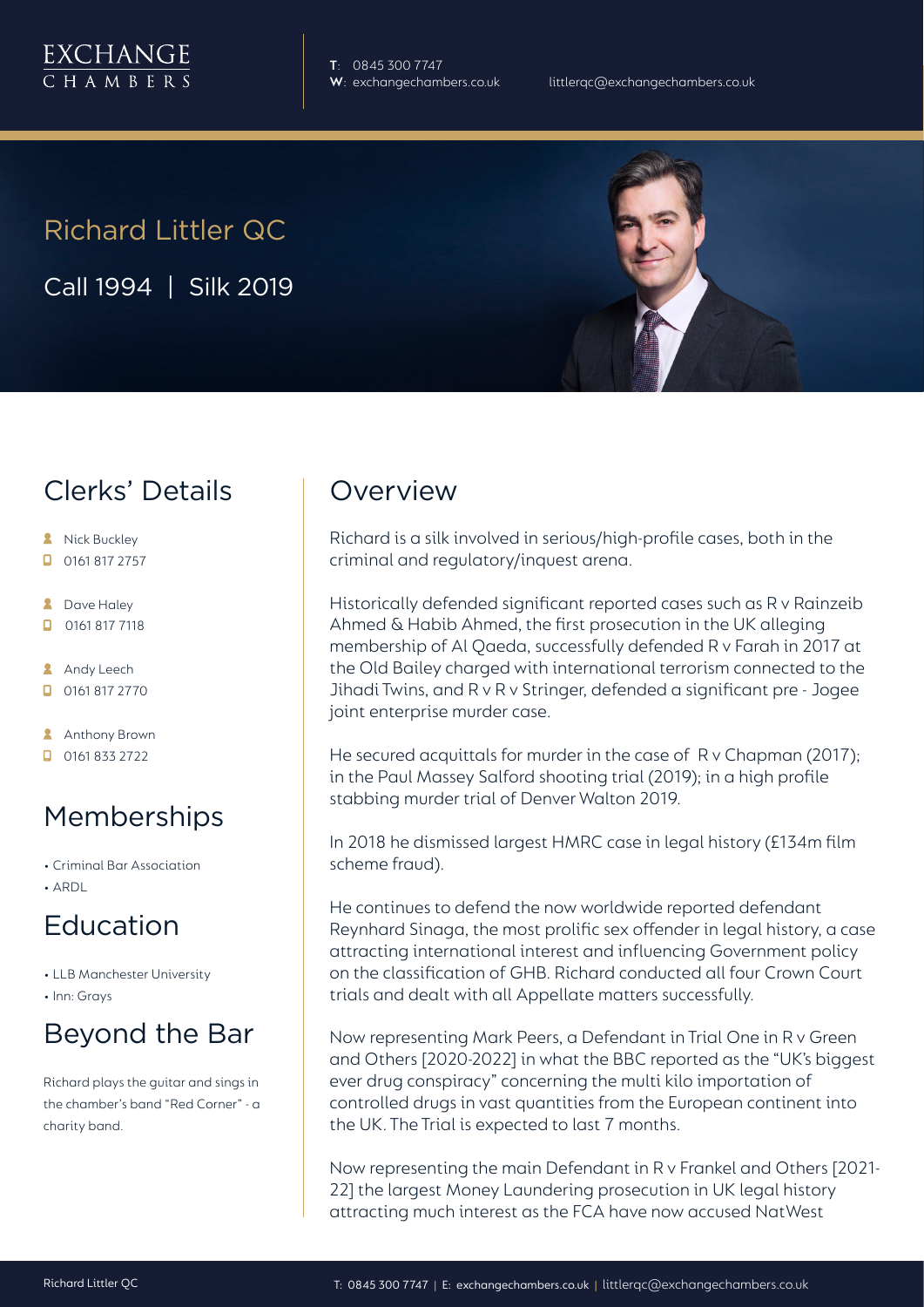(the bank used by the Defendant) of failing to monitor suspect activity by a client that deposited about £365m in its accounts over five years, of which £264m was in cash.

In 2020 Richard was instructed by the Special Crime and Counter Terrorism Division of the CPS in a complex Appeal Conviction concerning a high profile execution murder in Liverpool. Richard successfully argued against the conviction being unsafe due to a suggested Gateway F bad character misdirection [R v Gabbana 2020].

In 2020-2021 Richard represented two directors in two companies in a Trading Standards Prosecution multi-million pound Fraudulent Trading case alleging both Directors were complicit in misleading consumers nationally in the Bi-Fold doors industry. Both were acquitted of all charges brought [R v Green and Warren].

Richard specialises in defending police officers up to and including the rank of Super-Intendant both in the Crown Court but also before their disciplinary bodies. Richard has also defended others recently before GMC and Football Association Disciplinary Panels.

### Recommendations

"An exceptionally bright QC."

"He is a brilliant advocate with an excellent manner with clients." **Chambers and Partners 2022**

"Richard Littler QC is another stand-out name and displays expertise in cases involving terrorism, organised crime and fraud." **The Legal 500 2022**

"A leading advocate in the criminal and regulatory arena."

"His broad practice includes cases of serious violence and terrorism." **The Legal 500 2021**

"His broad practice includes cases of serious violence and terrorism." **The Legal 500 2020**

"His preparation, attention to detail and advocacy is first rate." **Alan Greenidge, Slater & Gordon** 

"We regularly instruct Richard to deal with out complex and document intensive cases. He is what we want from a Barrister. Richard is approachable, decisive and hard-working who makes clear-cut decisions based on instinct, experience and knowledge with a calm and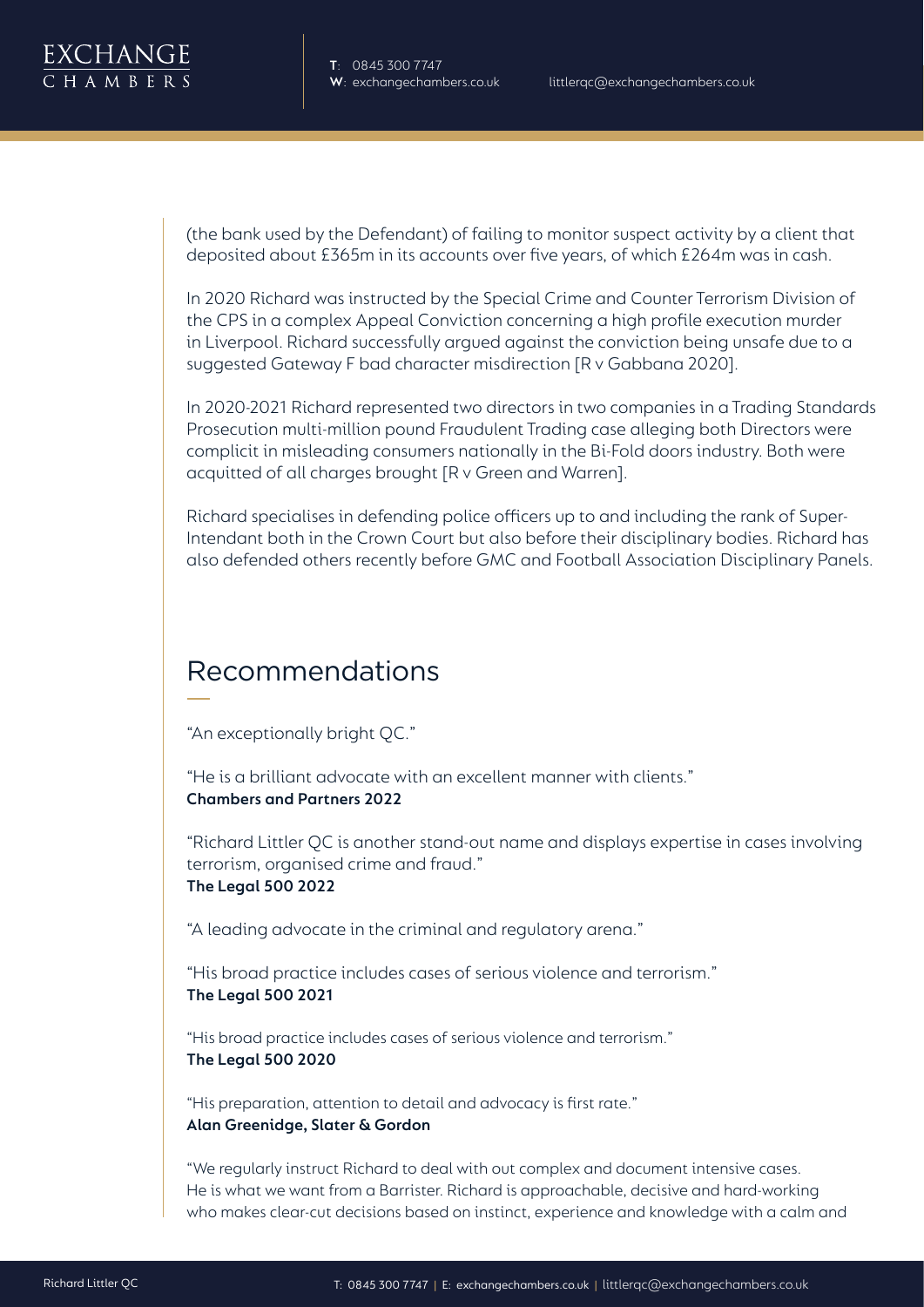

influential manner in Court." **Senior Partner, leading national law firm**

"Richard is a natural advocate." **Stephen Meadowcroft QC**

#### Cases

Notable cases in 2019 include defending in a high profile Organised Crime Conspiracy to Murder *(R v T & others)*, defending the murder of a man from Sale who was stabbed following an argument outside him home *(R v P )* and acting in a sizeable Trading Standards matter.

*In the last three years he has acted in the following cases:*

*R v Mathew Moseley (2018)* – defendant was alleged to have shot dead the deceased at his front door and sought to blame his son (national media interest). Link to coverage.

*R v Chapman (2016)* - defending a conspiracy to murder (tracking devices planted on deceased's car enabled them to follow and shoot him). This was the largest digital evidence investigation in UK history. Link to coverage.

*R v Shaker (2017)* - defending the first Syrian asylum seeker charged with terrorism in UK attracting international media attention and the first s.1 Terrorism Act 2006 case. Link to coverage.

*R v Farah (2016-2017)* - defending international terrorism at the Old Bailey where a schoolboy defendant was assisting ISIS/Al Shabab whilst living with cousins, the infamous British Jihadi Terror Twins. Link to coverage.

*R v Osborn (2016)* - conducted a double attempted murder/GBH similar fact ligature strangulation trial. Link to coverage.

*R v Hussain (2017)* - defending a mentally ill law student preparing "lone wolf" acid/bomb terrorist attack and possessing the same bomb making manual as the Boston bomber.

*R v Ford (2017)* - a 3-month gangland conspiracy to murder trial and a connection between the deceased and the Manchester Arena bomber reported heavily in media.

*R v Walker (2016)* - leading the defence for a Surveyor in a 6-month £60m mortgage fraud trial. National media attention as fraud caused house price increase in Wales in 2009. Cut throat defence run fearlessly and his professional client was the only acquittal of 18 accused.